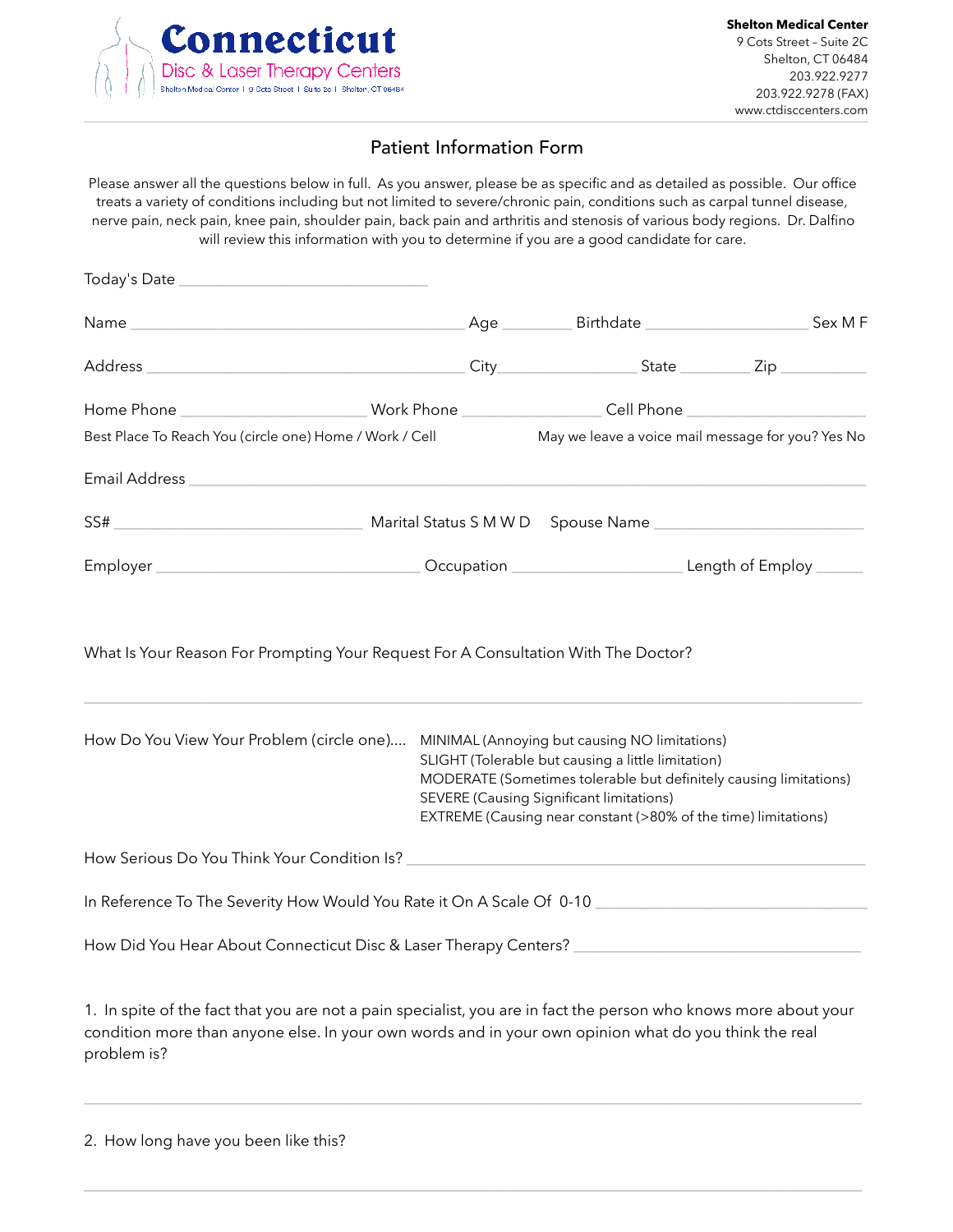3. What actions or activities do you have troubles with or have limitations in?

#### 4. What kinds of treatments have you received?

| Physical Therapy                             | Y/N | Approximate Date | Was There Any Relief? | Y/N |
|----------------------------------------------|-----|------------------|-----------------------|-----|
| Injections                                   | Y/N | Approximate Date | Was There Any Relief? | Y/N |
| Medication(s) Rx or OTC Y/N Approximate Date |     |                  | Was There Any Relief? | Y/N |
| Surgeries                                    | Y/N | Approximate Date | Was There Any Relief? | Y/N |
| Other                                        |     |                  |                       |     |

5. What actions can you take that temporarily decrease the pain?

6. What activities/movements are guaranteed to increase your pain and worsen your condition?

7. What does the pain feel like (sharp, dull, achy, toothache, shooting, stabbing, numb, tingling, etc...) and where?

 $\_$  , and the state of the state of the state of the state of the state of the state of the state of the state of the state of the state of the state of the state of the state of the state of the state of the state of the

 $\_$  , and the state of the state of the state of the state of the state of the state of the state of the state of the state of the state of the state of the state of the state of the state of the state of the state of the

 $\_$  , and the state of the state of the state of the state of the state of the state of the state of the state of the state of the state of the state of the state of the state of the state of the state of the state of the

 $\_$  , and the state of the state of the state of the state of the state of the state of the state of the state of the state of the state of the state of the state of the state of the state of the state of the state of the

8. Is it worse in the morning or the evening or later in the day?

9. What do you think will happen to you if you cannot find a solution to your pain/problem?

10. What percentage of time are you aware of your main problem? (circle one) Occasionally (25% of the time) Intermittently (50% of the time) Frequently (75% of the time) Constant (90-100% of the time)

List In Order Of Importance all OTHER Health Problems/Concerns NOT including Your Main Problem Above

|   | How Long? |
|---|-----------|
|   | How Long? |
| w | How Long? |

11. On a Scale of 0-10 (10 being unbearable, 0 being No Pain or Discomfort) Please rate the following...

The HIGHEST your pain gets WITHOUT medication

The LOWEST your pain gets WITHOUT medication \_

The HIGHEST your pain gets WITH medication

The LOWEST your pain gets WITH medication

I consent to allow Dr. Dalfino to speak with me and perform an evaluation (if necessary) in order to determine if I am a good candidate for treatment. It is also my understanding that the consultation is at no charge. The questions on this form have been answered completely and truthfully to the best of my knowledge.